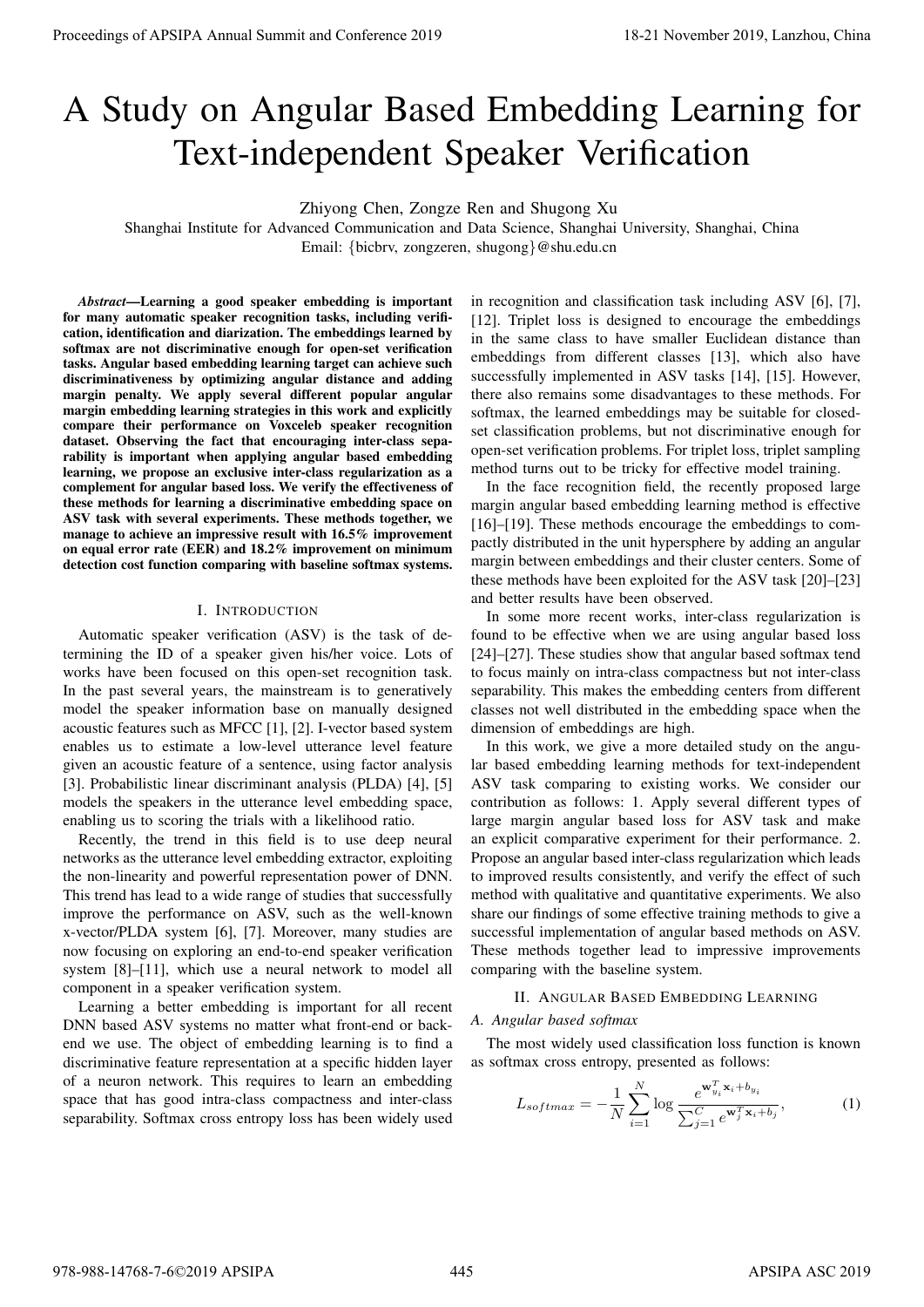where  $x_i \in \Re^d$  denotes the last hidden layer output for the i-th sample, which is also known as an embedding.  $y_i$  is the label of  $x_i$ . The embedding feature dimension d is set to 512 in this paper.  $w_i$  denotes the j-th column of the output linear matrix  $\mathbf{W} \in \mathbb{R}^{d \times C}$ , and  $b_j \in \mathbb{R}^C$  is the bias term. N and C are batch size and class number. Following [16], [18] we fix  $\mathbf{b}_j = 0$  and transform the logit as  $\mathbf{w}_j^T \mathbf{x}_i = ||\mathbf{w}_j|| ||\mathbf{x}_i|| cos(\theta_{j,i})$ . We further normalize  $\|\mathbf{w}_j\| = 1$  to have modified softmax loss:

$$
L_{modified} = -\frac{1}{N} \sum_{i=1}^N \log \frac{e^{\|\mathbf{x}_i\| \cos(\theta_{y_i, i})}}{\sum_{j=1}^N e^{\|\mathbf{x}_i\| \cos(\theta_{j, i})}},
$$
(2)

in which  $\theta_{j,i}$  ( $0 \le \theta_{j,i} \le \pi$ ) is the angle between vector  $w_j$  and  $x_i$ . Note  $w_j$  can thus be seen as the *cluster centers*. Modified softmax is able to directly optimize angles by making the decision boundary only depends on the angles. We do not further normalize the length of  $x_i$  and give a fix scale constraint in our study, since that is parameter sensitive, as suggested in [26].

The recent studies show adding an angular margin to softmax is effective to learn more discriminative embeddings, and the connection with hypersphere manifold makes the learned features particularly suitable for open-set verification task. These methods can be concluded in the following equation:

$$
L_a = -\frac{1}{N} \sum_{i=1}^{\infty} \log \frac{e^{\|\mathbf{x}_i\|(\cos(m_1\theta_{y_i,i} + m_2) - m_3)}}{e^{\|\mathbf{x}_i\|(\cos(m_1\theta_{y_i,i} + m_2) - m_3)} + \sum_{j \neq y_i} e^{\|\mathbf{x}_i\| \cos(\theta_{j,i})}}
$$
(3)

in which  $m_1$ ,  $m_2$  and  $m_3$  are hyper-parameters to set angular margins. More specifically, setting  $m_1$  gives angular softmax (A-softmax or SphereFace) [16],  $m_2$  gives additive angular margin softmax (AAM-softmax or ArcFace) [18] and  $m_3$  gives additive margin softmax (AM-softmax) [19].

## *B. Annealing*

Different from the implementation of angular based loss in face recognition, we observe some training difficulties when re-implementing these methods to ASV task. We find annealing is important for the convergence of all angular based loss in our study. For A-softmax system we use the following annealing as in [16]:

$$
f_{y_i} = \frac{\lambda \|\mathbf{x}_i\| \cos(\theta_{y_i, i}) + \|\mathbf{x}_i\| \cos(m\theta_{y_i, i})}{1 + \lambda}, \tag{4}
$$

where  $f_{y_i}$  is the  $y_i$ -th output logit given embedding  $x_i$ , and  $\lambda$ need to be gradually reduced during training.

For AM-softmax and AAM-softmax systems, we find annealing is equivalently important to achieve neuron network convergence at the beginning of the training, we use a more straight forward method in these two cases:

$$
L_a^{'} = (1 - \lambda^{'}) L_{modified} + \lambda^{'} L_a,
$$
\n(5)

where we gradually increase  $\lambda'$  in first several epochs to gradually shift the loss from modified softmax to large margin angular based loss.

## *C. Inter class regularization*

Inter-class separability and intra-class compactness are two key factors to learn a discriminative embedding space. However, as suggested in [24], [25], [27], current angular based embedding learning methods effectively encourage better intraclass compactness but the inter-class separability can be degraded due to feature redundancy. This may cause the *cluster centers* not so well distributed in the high-dimension embedding space. Following the effectiveness in face recognition, we thus propose an angular regularization that explicitly encourages the *cluster centers* in W to be uniformly distributed around the hypersphere. We consider the following separability measurement: Proceedings of APSIPA Annual Summit and Conference 2019.<br>
where  $x_1 \ge 0$  the results of the results of the results of the results of the results of the results of the results of the results of the results of the results

$$
SEP_{\mathbf{W}} = \frac{1}{C} \sum_{j} \sum_{i,i \neq j} max[0, cos(\phi_{i,j})]^{2}, \tag{6}
$$

where  $\phi_{i,j}$  is the angle between  $w_i$  and  $w_j$ , ideally this scalar should be minimize to zero. This is equivalent to the following criterion:

$$
L_{inter} = \frac{1}{C} \left\| \left[ \mathbf{W}_n^T \mathbf{W}_n \right]_+ - \mathbf{I} \right\|_F^2, \tag{7}
$$

, *hyperspherical energy* following [25]. We use the following where 12-normalized columns of W consist  $W_n$ ,  $[\cdot]_+$  denotes clamping the matrix elements below zero, and squared Frobenius norm can be considered as calculating the energy of the matrix. We thus denote this angular regularization as loss function to combine the inter-class regularization:

$$
L_{a+inter} = (1 - \lambda_{inter})L_a + \lambda_{inter}L_{inter}, \qquad (8)
$$

where  $\lambda_{inter}$  is the hyper-parameter.

#### III. EXPERIMENTS

# *A. Experimental Setup*

Our experiment is based on the Voxceleb I & II dataset [28] [29]. To enhance the efficiency of experiments, we randomly sample 100 examples for each of the 5994 speakers in Voxceleb II development set to make a small training set for our experiment. Note we did not use any activity detection and data augmentation techniques to our training set following the baseline implementation [28]. For testing, we use Voxceleb I verification trial list, consisting of 37720 non-target or target trials from 40 speakers. For each example, we use 512-point STFT as input feature. Mean and variance normalization on each frequency bin is performed.

The backbone deep neural network is similar to the baseline Resnet structure used in [29], but we use a more efficient Resnet18 structure to speed up training. Preactivate Resnet blocks [30] are used in our implementation.

The major testing criterion is to evaluate equal error rate and minimum detection cost function (minDCF) with target prior set to 0.01. Since our focus is on the discriminative power from embedding learning, we use cosine distance scoring as a simple back-end. The length variability is dealt with averaging pooling on the hidden layer.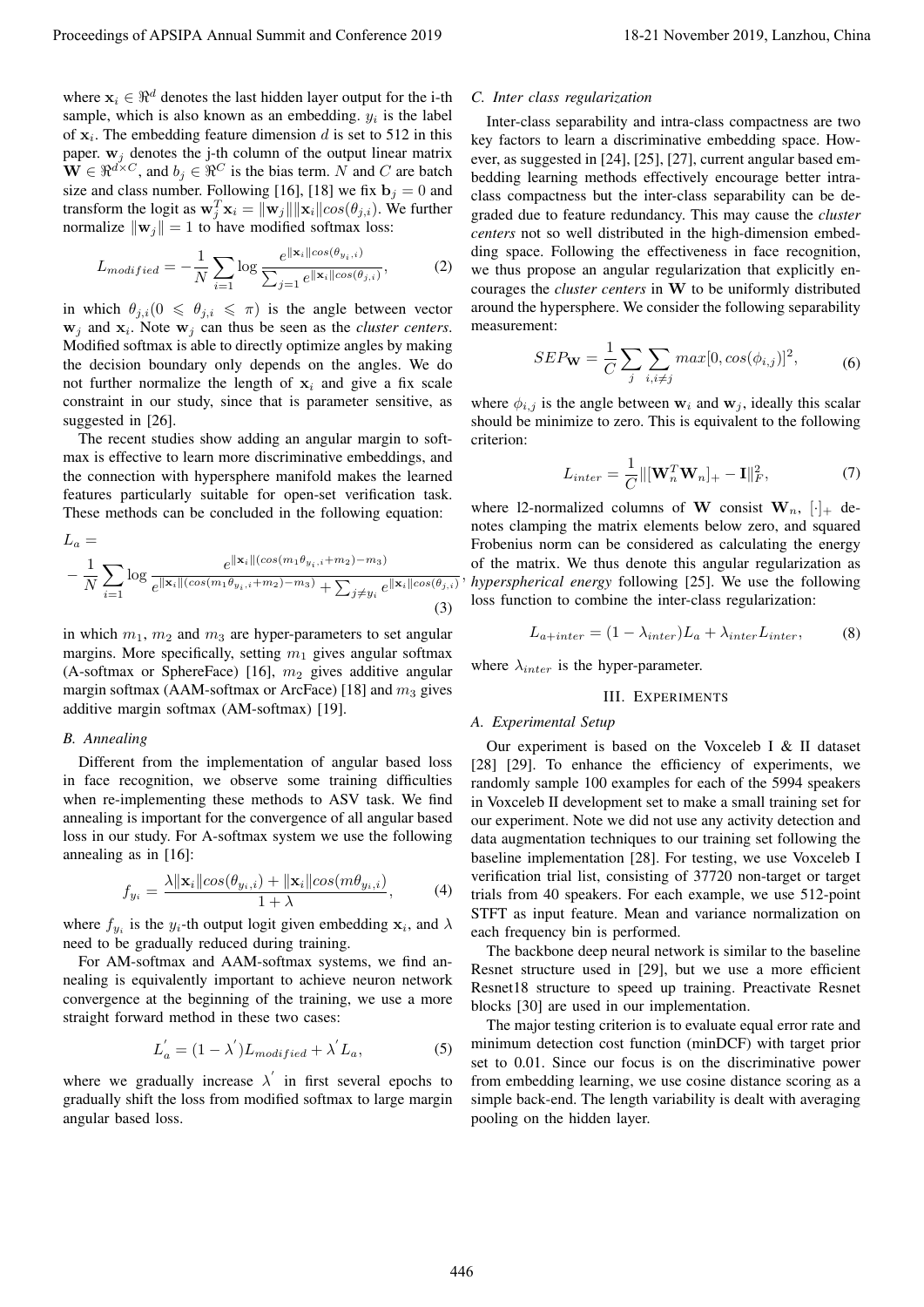| Systems                        | Margin      | EER  | MinDCF(0.01) |
|--------------------------------|-------------|------|--------------|
| Resnet34 Softmax [29]          |             | 5.04 | 0.543        |
| Resnet18 Softmax (Baseline)    |             | 5.33 | 0.489        |
| Resnet18 Modified Softmax      | $m_1 = 1$   | 5.74 | 0.515        |
| Resnet18 AM-Softmax            | $m_3 = 0.1$ | 5.17 | 0.485        |
| Resnet18 AM-Softmax            | $m_3 = 0.2$ | 4.56 | 0.402        |
| Resnet18 AM-Softmax            | $m_3 = 0.3$ | 4.81 | 0.456        |
| $Resnet18 AM-Softmax + inter$  | $m_3 = 0.2$ | 4.45 | 0.400        |
| Resnet18 AAM-Softmax           | $m_2 = 0.2$ | 4.63 | 0.446        |
| Resnet18 AAM-Softmax           | $m_2 = 0.3$ | 4.55 | 0.443        |
| Resnet18 AAM-Softmax           | $m_2 = 0.4$ | 4.99 | 0.485        |
| Resnet18 AAM-Softmax $+$ inter | $m_2 = 0.3$ | 4.49 | 0.441        |
| Resnet18 A-Softmax             | $m_1 = 2$   | 4.58 | 0.429        |
| Resnet18 A-Softmax             | $m_1 = 3$   | 4.64 | 0.431        |
| Resnet18 A-Softmax             | $m_1 = 4$   | 4.75 | 0.468        |
| Resnet18 A-Softmax $+$ inter   | $m_1 = 2$   | 4.46 | 0.427        |

TABLE I RESULTS OF SYSTEMS ON VOXCELEB

## *B. Training Details*

We train our neural network with SGD optimizer, the initial learning rate is set to 0.1 in all of our experiments and step decay to 0.001, annealing techniques are used in all the angular based training. Note besides annealing, we find the choice of the large learning rate and sample balance is also critical to a successful implementation of angular based systems on ASV. We set  $\lambda_{inter}$  to 0.01 and our implementation is based on Pytorch.

#### *C. Results and Analysis*

In Table I, the performance of the systems using softmax and different kinds of angular based loss functions are compared. We use the corresponding type-1 results given in [29] as the baseline. From our tested results, the Resnet18 and our small training set are sufficient to achieve reasonable results and conduct the experiments. The modified softmax system perform worse than softmax, due to the pruned bias term. AM-softmax, AAM-softmax and A-softmax systems with different margins are explicitly compared. The angular based systems perform consistently better than softmax, showing the effectiveness of the adding large angular margin. Comparing different angular based systems, we see that their improvements to the baseline are similar. Note that adding relatively small margin is enough to get ideal improvement on our ASV task. We get better performance if all these angular based losses are regularized with inter-class separability. We manage to achieve the best performance with AM-softmax with inter-class regularization at margin 0.2 among all the system we implement.

To further explore the effectiveness of angular based systems, we plot the embeddings of 40 different classes draw from the training set, using t-SNE to reduce dimension Fig. 1. We see that by training the neural network we obtain a linear separable embedding space. Within each class, the samples distribute more compactly when we use AM-softmax (m=0.2) comparing with the softmax, which clearly shows that angular based loss encourage better intra-class compactness.



Fig. 1. Embedding plot of 40 classes from Voxceleb training data. Top: Softmax, Bottom: Angular based softmax. The embeddings are dimension reduced using t-SNE.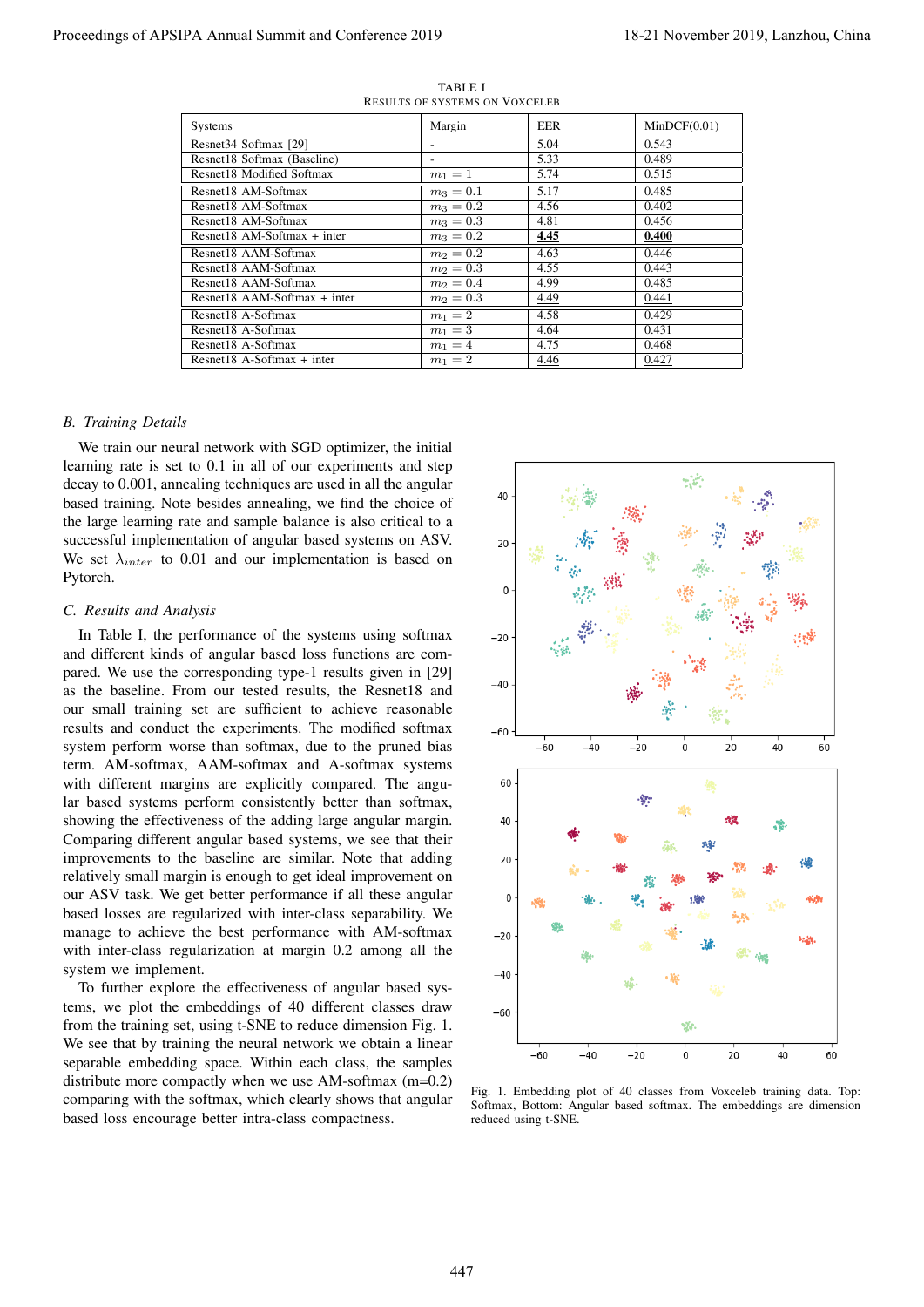TABLE II COMPARING ON INTER-CLASS SEPARABILITY

| System                       | $SEP_{\mathbf{W}}$ | $S_h$ |
|------------------------------|--------------------|-------|
| Resnet18 Softmax             | 25.8               | 0.910 |
| Resnet18 A-Softmax           | 39.3               | 0.907 |
| Resnet18 A-Softmax $+$ inter | 22.8               | 0.942 |

We also explore the effectiveness of adding the inter-class regularization. In Talbe II, we first compare the *hyperspherical energy* in equation 6, which reflect the separability between the *cluster centers*. We see that using A-softmax, the *cluster centers* become less separably distributed in the embedding space, even comparing with the softmax system, which is not ideal to fully utilize the embedding space to learn better class separable embeddings. This motivate us to explicitly combining the inter-class regularization as a complement with A-softmax, which lead to reduced *hyperspherical energy*. This shows such regularization encourages inter-class separability. We also evaluate the between-class angular variance  $S_b$  like [16] given by,

$$
S_b = \frac{1}{N} \frac{1}{C - 1} \sum_{i}^{C} n_i \sum_{j, j \neq i}^{C} (1 - \cos(m_i, m_j)),
$$
 (9)

on the testing set. N is the sample number, C is the class number of the testing set,  $m_i$  is the mean vector from class i. A-softmax with inter-class regularization has larger betweenclass angular variance comparing to other systems. As shown in Fig. 2, we plot the score distribution from the Voxceleb nontarget trials, which is a good indicator for the distance between examples from different classes in the testing set. We calculate their cosine distances and use a Student's t-distribution to fit results of each system. The A-softmax system has large score variance and many embeddings from different classes stay too close on the hypersphere. With inter-class regularization, the scores of non-target trails tend to distribute closer to zero with a smaller variance, indicating a large proportion of



Fig. 2. Score distribution plot of the Voxceleb non-target trials, fit by Student's t-distributions. Inter-class regularization makes the scores compactly distributed near zero.



Fig. 3. DET plot for softmax system and angular based softmax system.

the angels between embeddings from different classes are 90 degrees. These experiments show that inter-class regularizing not only lead to a better-separated *cluster centers* but also well generalize to the class separability on the testing set.

We finally draw the detection error trade-off (DET) plot of the softmax system and inter-class regularized AM-softmax system in Fig. 3. We see that the proposed system outperform the baseline softmax system in almost all operation points. The gap between the two systems is especially large at lower false alarm range, suggesting that the angular based system can have superior performance on open-set speaker verification tasks.

# IV. CONCLUSIONS & FUTURE WORKS

We have explored a sort of angular based embedding learning methods on ASV task. By adding a large angular margin, we manage to achieve better intra-class compactness. And with inter-class regularization, we effectively learned a more class-separable space. All these methods lead to more discriminative speaker embeddings and better speaker verification performance. The performance of several angular based learning methods has been compared on Voxceleb dataset. Angular based loss with inter-class regularization achieves apparently better results comparing with baseline softmax. The effectiveness of the inter-class regularization has also been studied, which improves the inter-class separability of training cluster centers and generalizes to testing data. In the future, we plan to conduct more detailed experiments on different strategies to add inter-class regularization. We will also conduct experiments on more datasets to see the robustness of these methods. Proceeding of APSIPA Annual Summit and Conference 2019<br>
Proceedings of APSIPA Annual Summit and Conference 2019<br>
The Conference 2019 18-21 November 2019<br>
November 2019 18-21 November 2019<br>
November 2019 18-21 November 201